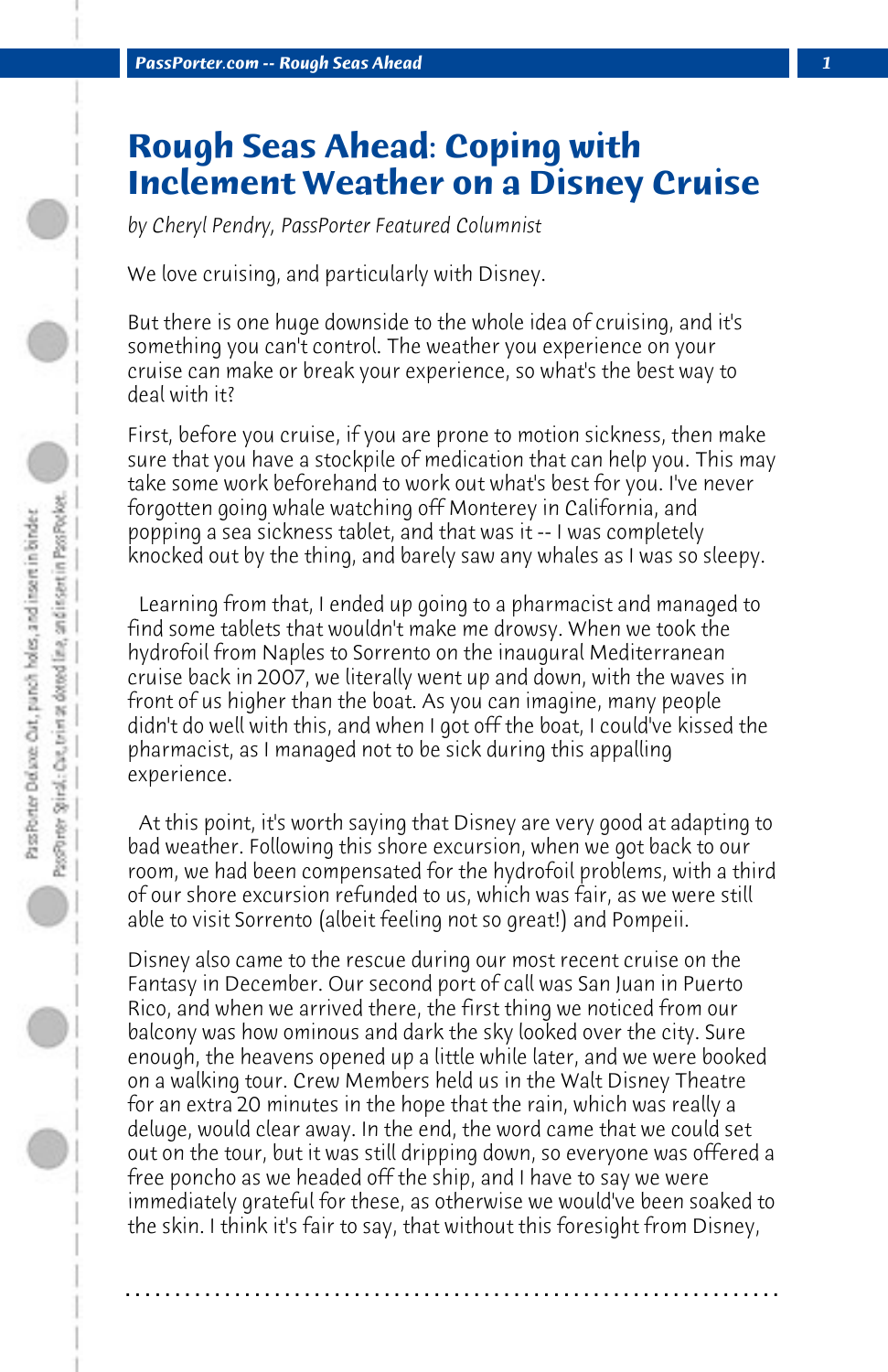the tour would've been a complete disaster. Admittedly, with the rain, it wasn't the most fun tour, but it could've been so much worse had Disney not helped us out.

 There must've been something about us on that cruise, as we also experienced wild weather when we got to Castaway Cay. We could see that the wind was blowing when we arrived, by the movement of the palm trees, but it didn't seem to be too bad, so we set out, heading for Serenity Bay. We had a couples' cabana massage booked, and although we saw a little bit of rain beforehand, it was nothing to worry about. Imagine our shock when we suddenly started to get drenched during our massage, as a storm hit the island!

 We quickly learned that, even with the windows of the cabana closed, it still wasn't waterproof, as there's a gap between the walls and the ceiling that allows water to get in. Again, the Cast Members were superb, and we were told to wrap ourselves up in the sheets and blanket on the massage beds, which we needed. Once we were fit to head out, they took us to their check-in kiosk, and allowed us to shelter in there while they stood outside, getting soaked. Again, without the additional layers, we would've been soaked to the skin as well.

 Disney really came through for us in another way, too. We were only halfway through the massage when the rain hit, so they told us that we could have a massage on board the ship later in the day for no additional charge, which was superb customer service.

 By the time we got back to the room, a new small Navigator had been printed up, and delivered, detailing all the additional on board activities that they were now putting on, because of the poor weather outside. Very few people were still on Castaway Cay, because of the rain and the intense wind. Despite that, we had a superb line-up of things to do on the ship, which helped to make up for the disappointment of not being able to spend longer on Castaway Cay.

 Our sea sickness medication also came in handy later that night. Disney tends to be very good about warning you if they're expecting bad weather at sea, as armed with that information, you can decide what to do. On a previous cruise, after hearing that it would be a rough night, we took the decision to abandon our regular dining room, and instead got counter service food, and headed to bed early.

 Sadly, on this night, it wasn't an option, as it was my 40th birthday, and we were booked in at Remy. Despite my medication, I could still feel the movement of the ship, and was feeling pretty ill by the time we got to dessert. It doesn't help that Remy is at the aft, and on deck 12, where

**. . . . . . . . . . . . . . . . . . . . . . . . . . . . . . . . . . . . . . . . . . . . . . . . . . . . . . . . . . . . . . . . . .**